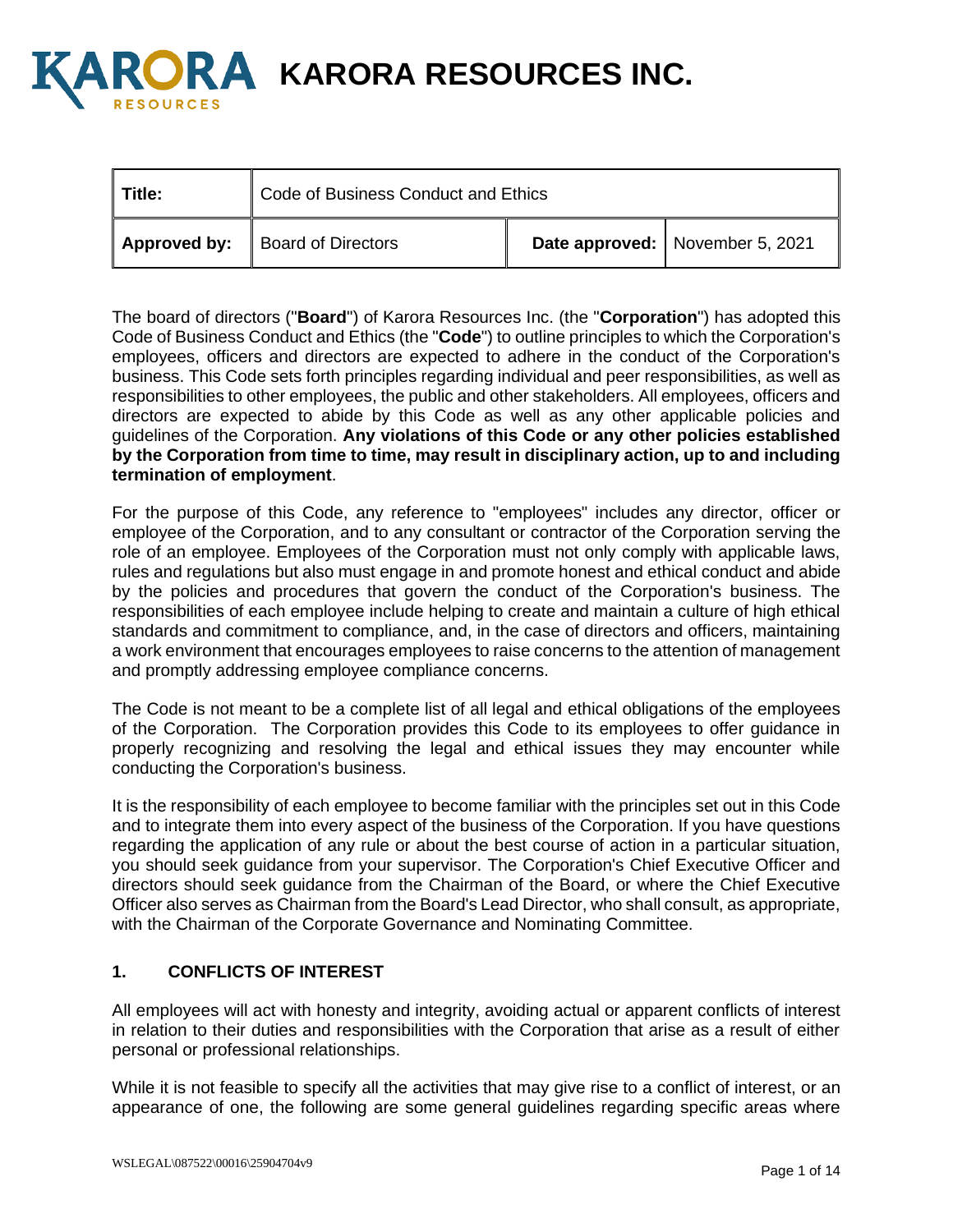

such conflict might occur. These guidelines are not exhaustive and do not limit the generality of the conflict of interest policy.

A conflict arises when the personal interests or activities of an employee influence or have the potential to influence the exercise of his or her judgment in the performance of his or her duties. Conflicts of interest and even the appearance of a conflict of interest may compromise the Corporation's reputation and must be avoided.

The Corporation respects its employees' right to privacy in their personal activities and financial affairs. It is the responsibility of each employee to ensure that his or her personal conduct complies with the following principles, which are not intended to address every potential conflict situation.

- (a) **Employment or Affiliation with a Competitor, Supplier or Customer:** Employees may not act as directors, officers, employees, consultants, advisors or agents of entities that directly compete with the Corporation or are an actual or potential business partner of the Corporation without the prior approval of the board of directors of the Corporation. In addition, employees may not own, directly or indirectly, a beneficial interest in any of these entities unless an employee is making an investment in securities that are listed on a national or international securities exchange and the total value of the investment is less than ten per cent of the value of the class of securities involved and the amount of the investment is not so significant that it would affect the employee's business judgement on behalf of the Corporation.
- (b) **Independent Business Ventures; Other Roles**: Employees may not engage in independent business ventures or agree to perform services for other businesses if the activity interferes with an employee's devotion of time and effort to the conduct of the Corporation's business or otherwise affects his or her ability to work effectively. It is acknowledged that employees may act as directors, advisors, agents, consultants or provide services to other companies or entities provided such individuals and their actions comply with the provisions of this Code. Directors and senior officers of the Corporation are required to report any such roles held by them at other entities in accordance with the reporting procedures outlined herein. The Chair of the Board must approve any outside directorships prior to an employee accepting such position.
- (c) **Personal Benefits, Gifts, Bribes and Kickbacks:** Employees may not use their position as an employee of the Corporation to derive or secure any personal, financial or other benefit for themselves or their relatives. An employee may not solicit and/or accept any gift or favour from any competitor, supplier or customer except to the extent customary and reasonable in amount and not in consideration for any improper action by the recipient. The offering or accepting of bribes, payoffs or kickbacks made directly or indirectly to obtain an advantage in a commercial transaction are strictly prohibited. Gifts or entertainment should not ever be offered, given, provided or accepted by any employee unless it: (1) is not a cash gift, (2) is not excessive in value, (3) cannot be construed as a bribe or payoff, (4) does not violate any applicable laws or regulations, and (5) is not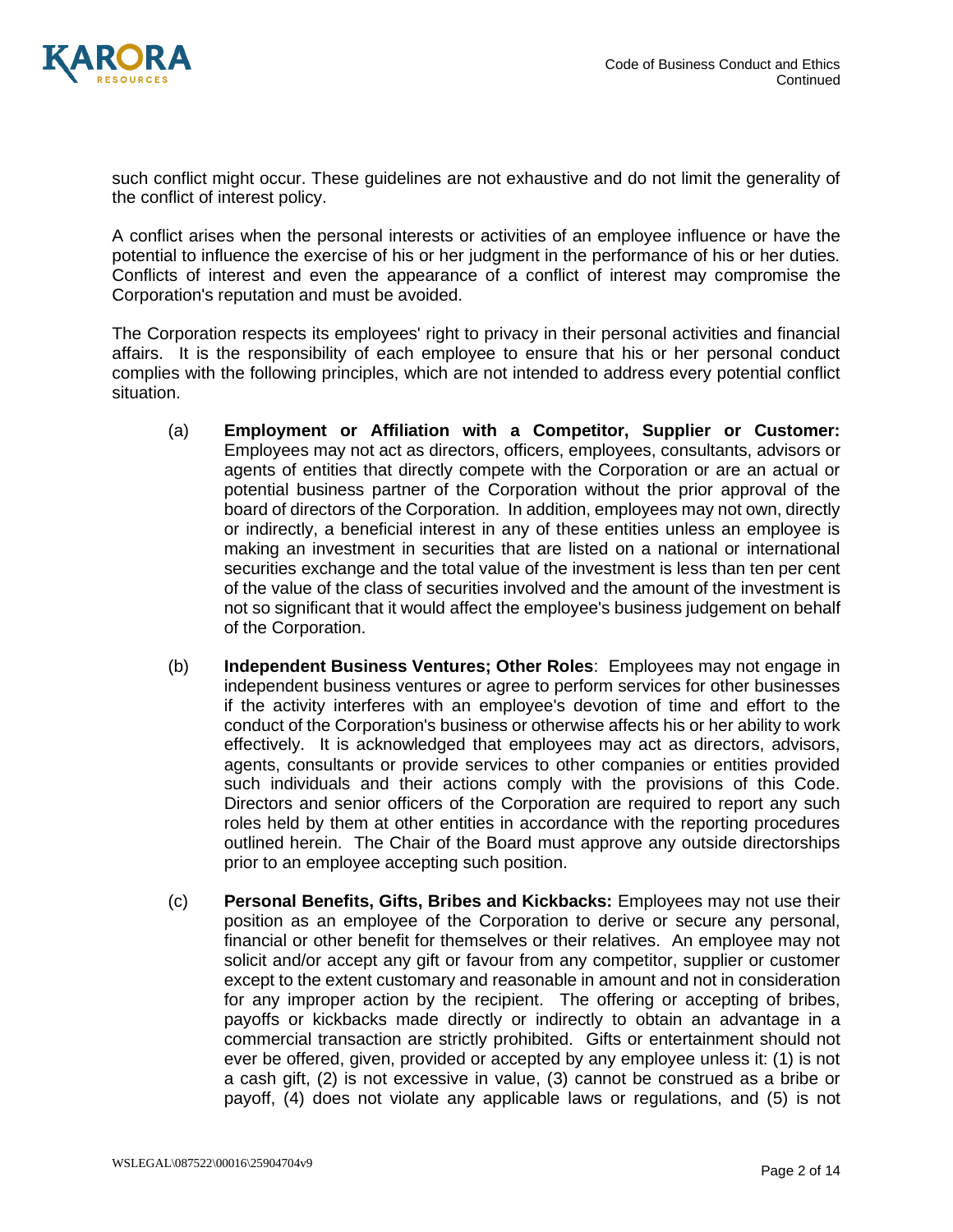

prohibited by applicable TSX, ASX or other regulatory rules. Strict rules apply when doing business with governmental agencies and officials. Please seek advice from the Corporation's Chief Financial Officer or internal legal counsel regarding any gifts or proposed gifts which you are not certain are appropriate. Employees are required to register with the Chief Financial Officer any gift or entertainment from any supplier, or series of gifts from the same supplier, with a value in excess of \$250.

(d) **Reporting Conflict:** Each employee is required to promptly disclose any actual or potential conflict of interest to his or her supervisor, and no person may engage in an activity that involves such conflict except with the specific prior approval in writing of the Chief Executive Officer of the Corporation. Any transaction, relationship or interest that reasonably could be expected to give rise to a conflict of interest should be reported. Actual or potential conflicts of interest involving a director or executive officer should be disclosed directly to the Chairman of the Board, or where the Chief Executive Officer also serves as Chairman, should be disclosed to the Board's Lead Director.

Although the principles above refer only to employees of the Corporation, employees shall be held accountable for any actual or potential conflicts of interest that may arise because of the actions or activities of their immediate family members and other members of their household. For greater clarity, immediate family members (including an employee's spouse and children) and other members of an employee's household shall be deemed to be bound to the provisions of this agreement.

# **2. CORPORATE OPPORTUNITIES**

Employees owe a duty to the Corporation to advance its legitimate interests when an opportunity to do so arises. In this regard, employees may not appropriate for their own use, or that of another person or organization, the benefit of any business venture or opportunity which they learned about during the course of their employment, unless it is first offered to the Corporation and the Corporation decides not to pursue it. If this situation arises, employees must record the opportunity with the Corporate Secretary who will in turn raise the matter with the Chair of the Audit Committee of the Board (the "**Audit Committee**").

## **3. CONFIDENTIALITY**

During the normal course of business, employees may have access to, among other things, nonpublic information regarding the Corporation's customers, suppliers, operations, strategic plans, financial affairs, employees and trade secrets. This information is a key corporate asset and every employee has an obligation to protect it and keep it in the strictest confidence, except when disclosure is explicitly authorized pursuant to the Corporation's disclosure policy or when disclosure is legally required. Confidential information includes all non-public information that might be of use to competitors or harmful to the Corporation or the person to whom it relates if disclosed.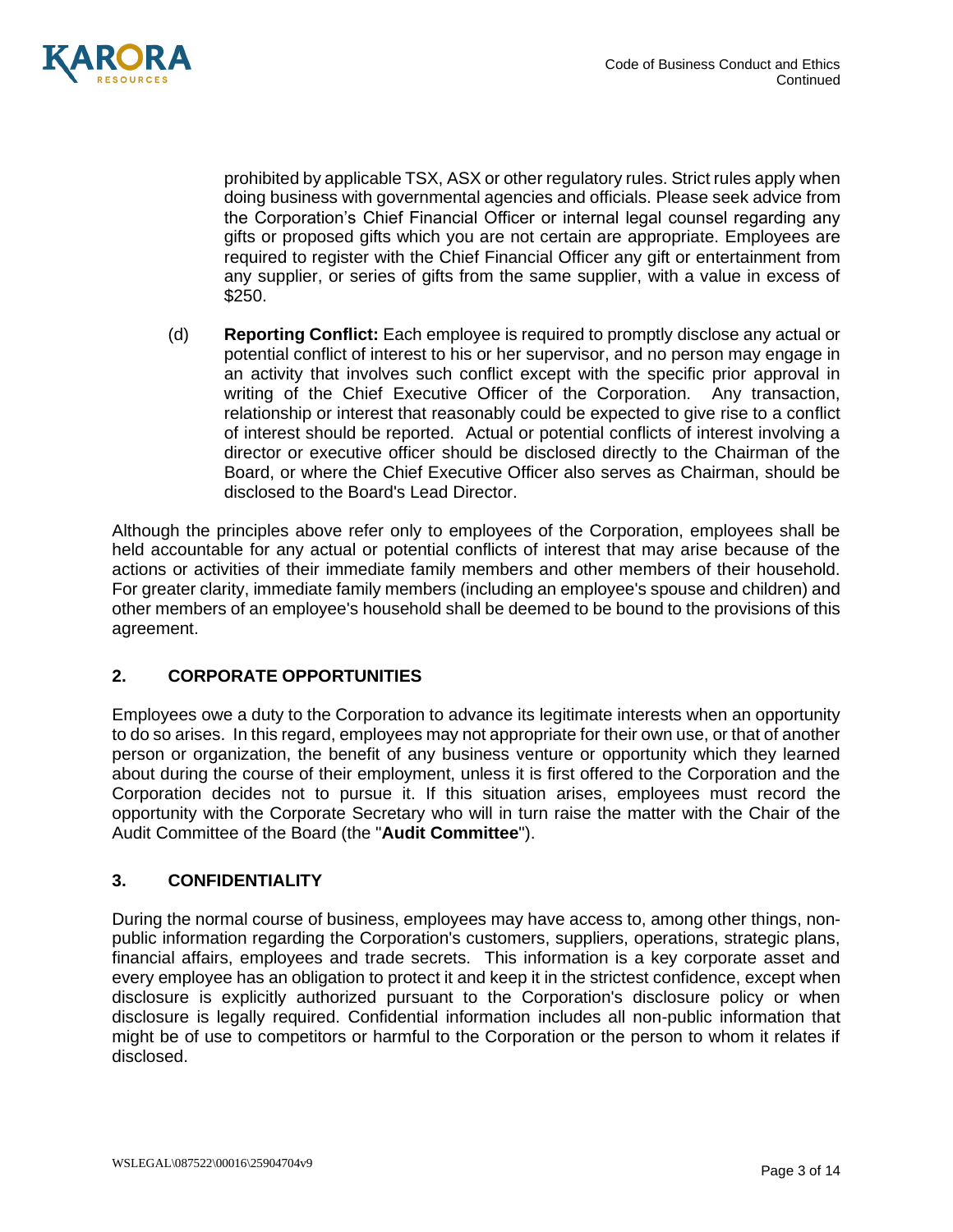

An employee's obligation to protect the Corporation's confidential information exists whether or not the information is explicitly labelled as being confidential and the obligation continues even after leaving the employ of the Corporation. In a situation where the employee feels as if they have confidential information, employees must record this information with the Corporate Secretary who will in turn raise the matter with the Audit Committee.

# **4. DISCLOSURE**

It is the Corporation's policy to make full, fair, accurate, timely and understandable disclosure in compliance with all applicable laws, rules and regulations in all reports and documents that the Corporation files with, or submits to, the Canadian securities regulators and in all other public communications made by the Corporation. The Corporation's management have the general responsibility for preparing such filings and such other communications and shall ensure that such filings and communications comply with all applicable laws, rules and regulations. Employees must provide all necessary information to management when requested and must inform management if they become aware that information in any such filing or communication was untrue or misleading at the time such filing or communication was made or if they have information that would affect any filings or communications to be made in the future.

## **5. FAIR DEALING**

The Corporation does not seek competitive advantages through illegal or unethical business practices. Each employee should endeavor to deal fairly with the Corporation's clients, service providers, suppliers, competitors and employees.

The purpose of business entertainment and gifts in a commercial setting is to create goodwill and sound working relationships, not to gain unfair advantage with business partners. See Section 1(c) above (page [2]) for specific rules and guidance regarding gifts and entertainment.

No employee may take unfair advantage of anyone through negligence, manipulation, concealment, abuse of privileged information, misrepresentation of material facts, or any other intentional unfair dealing practice. Moreover, the Corporation is committed to forging mutually beneficial relationships with all concerned stakeholders in relation to its projects and operations, and employees are expected to engage in forthright and sincere communication with concerned stakeholders with respect to the Corporation's projects and operations which have an impact upon such stakeholders' rights and interests.

# **6. PROTECTION AND PROPER USE OF COMPANY ASSETS**

Employees are expected to protect the Corporation's assets and ensure their efficient use. Theft, carelessness and waste have a direct impact on the Corporation's profitability, brand and legal obligations. All of the Corporation's assets should be used only for legitimate business purposes and may never be used for illegal purposes.

The Corporation's equipment should not be used for personal benefit and or services, other than incidental personal use. Any other use requires pre-approval by the head of the department. Any suspected incident of fraud, theft or other irregularity should be reported immediately to the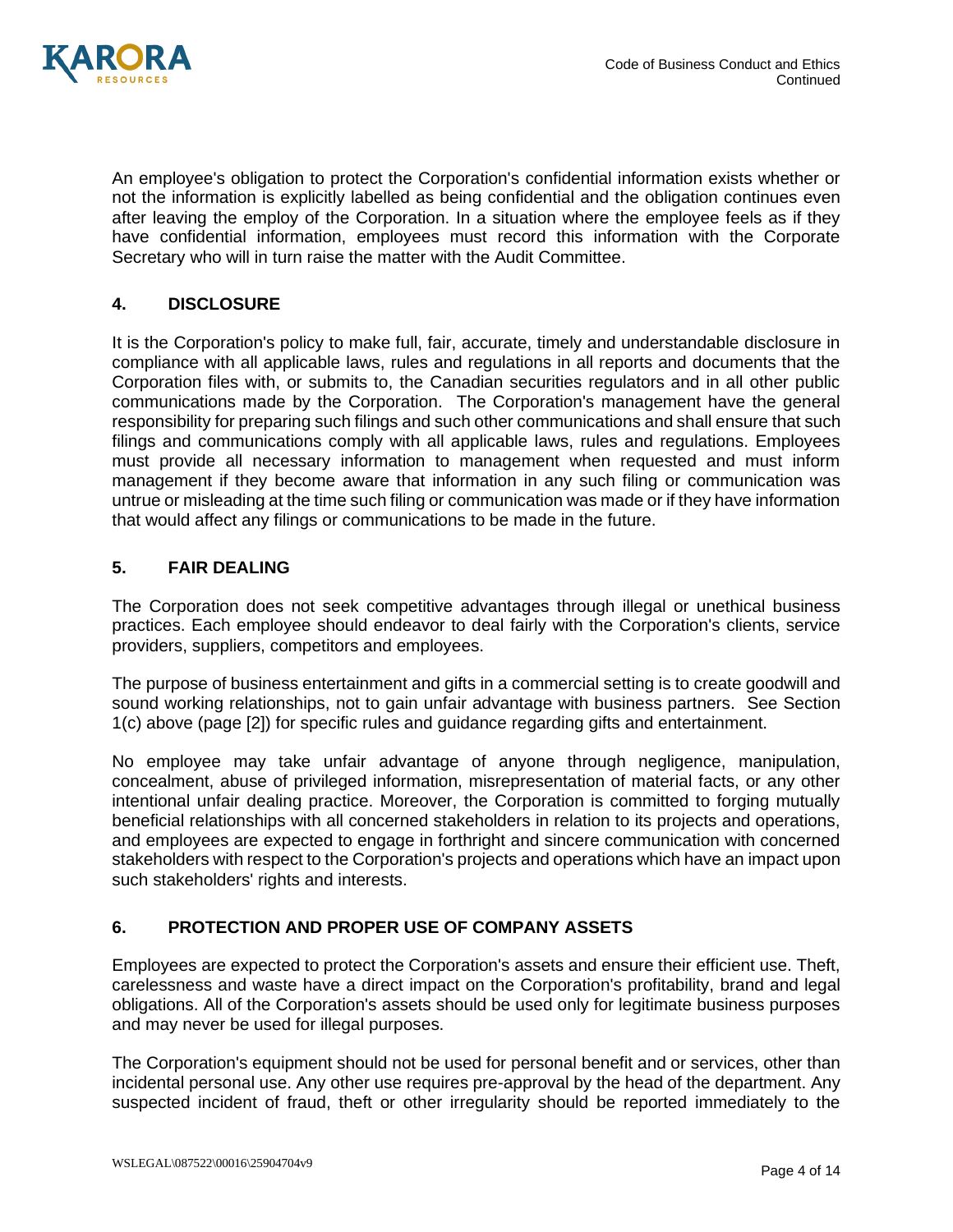

immediate supervisor or site General Manager, the Chief Financial Officer or the Chair of the Audit Committee for investigation and may be reported to the Corporation's whistleblower hotline.

The obligation to protect the Corporation's assets includes the Corporation's proprietary information. Proprietary information includes any information that is not known generally to the public or would be helpful to the Corporation's competitors. See "*Confidentiality*" above.

## **7. EQUAL EMPLOYMENT OPPORTUNITY**

The Corporation's focus in personnel decisions is to make such decisions based on merit and/or contributions to the Corporation's success. Concern for the personal dignity and individual worth of every person is an indispensable element in the standard of conduct of the Corporation. The Corporation affords equal employment opportunity to all qualified persons without regard to any impermissible criterion or circumstance. This means equal opportunity in regard to each individual's terms and conditions of employment and in regard to any other matter that affects in any way the working environment of the employee. The Corporation will not accept or condone any form of racism whether in word, action or inference.

## **8. WORKPLACE VIOLENCE AND HARASSMENT**

### (a) Policy and Definitions

The Corporation is committed to providing a workplace in which all employees of the Corporation are treated with dignity and respect and are able to work in an environment free from harassment and violence. It is the policy of the Corporation to prohibit any form of violence and unlawful harassment based on race, ancestry, place of origin, colour, ethnic origin, creed, citizenship, sex, sexual orientation, age, record of offences, marital status, family status, disability or any other prohibited ground of discrimination. In addition, the Corporation's policy also prohibits any other type of harassment. Such conduct, while perhaps not unlawful, is considered unacceptable in our workplace. The objective of this policy is to provide a work environment that fosters mutual employee respect and working relationships free of harassment and violence. The Corporation's policy specifically prohibits any form of harassment or violence by or toward employees, contractors, suppliers, clients and others.

Under the Corporation's policy, harassment is any inappropriate conduct that has the purpose or effect of:

- creating an intimidating, hostile, or offensive work environment;
- unreasonably interfering with an individual's work performance; or
- affecting the individual's employment opportunity.

Forms of harassment include, but are not limited to: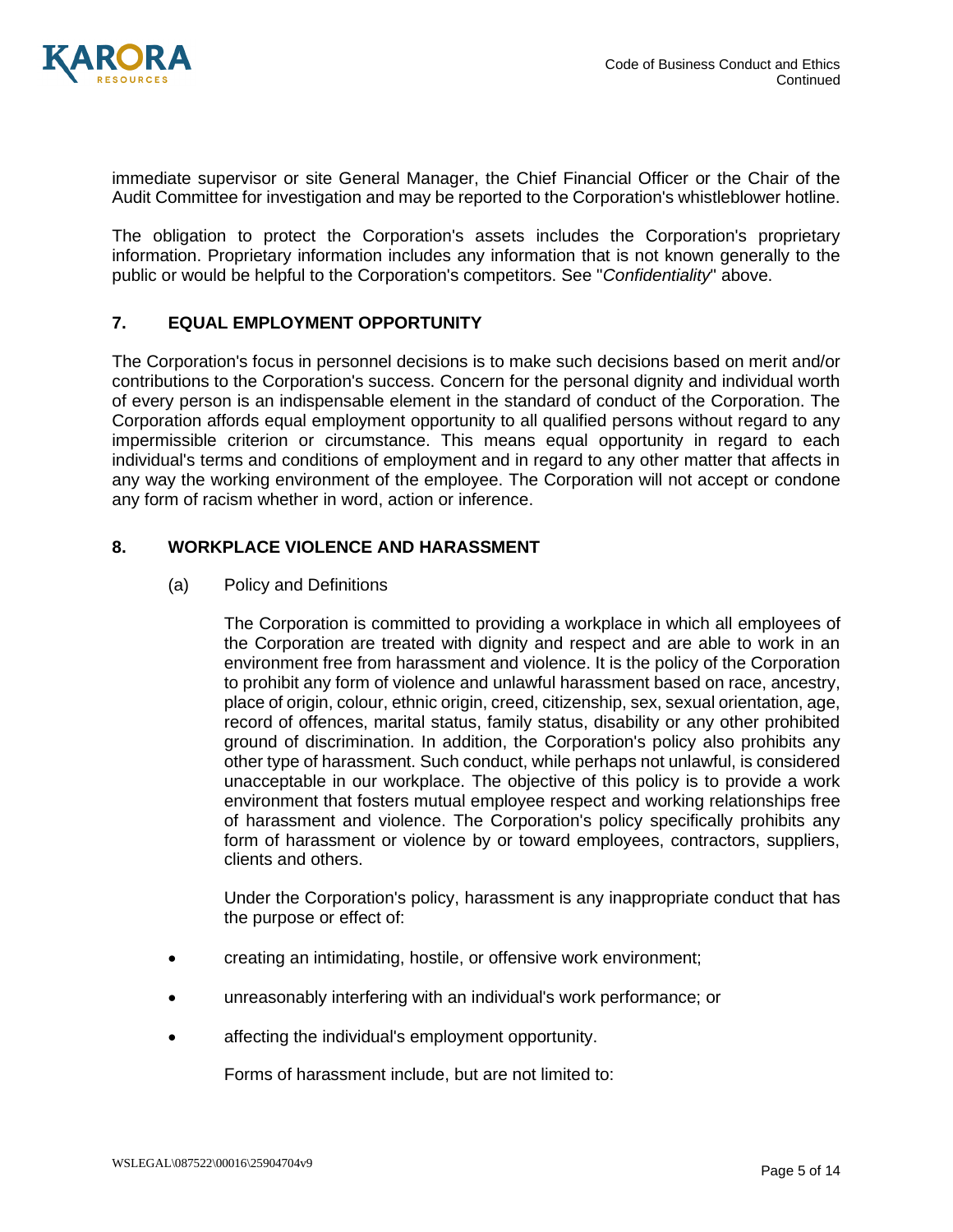

- unwelcome verbal or physical advances,
- sexually, racially or otherwise derogatory or discriminatory materials, statements or remarks,
- remarks, jokes or innuendos that demean, ridicule, intimidate or offend,
- displaying or circulating offensive pictures or materials in print and electronic form,
- bullying,
- repeated offensive or intimidating phone calls or e-mails,
- inappropriate sexual touching, advances, suggestions or requests.

Any threats or acts of violence or harassment will not be tolerated.

#### *Harassment*

• Workplace harassment is engaging in a course of vexatious comment or conduct against an employee in a workplace that is known or ought reasonably to be known to be unwelcome.

### *Types of Harassment:*

*Sexual Harassment* generally refers to:

- unwanted sexual advances including: sexually graphic comments or epithets; derogatory gestures or looks; unwanted sexual flirtations or propositions; unnecessary/unwanted physical contact; threats of harm or violence; slurs; derogatory or demeaning posters; cartoons, graffiti or drawings; offensive jokes, e-mail or voice mail; or display of sexually suggestive pictures;
- implied or expressed promises of reward or benefit for complying with a sexually oriented request;
- implied or expressed threats of reprisal in the form of either actual reprisal or denial of opportunity for refusal to comply with a sexually oriented request.

*Racial Harassment* may consist of:

• any of the following that are about or motivated by a person's race, colour, citizenship or national origin: unwanted actions; derogatory comments; slurs; derogatory or demeaning posters; cartoons, graffiti or drawings; offensive jokes, e-mail or voice mail; innuendoes; taunting; threats of harm or violence; intimidating or threatening gestures; physical interference with normal work or movement; or assault.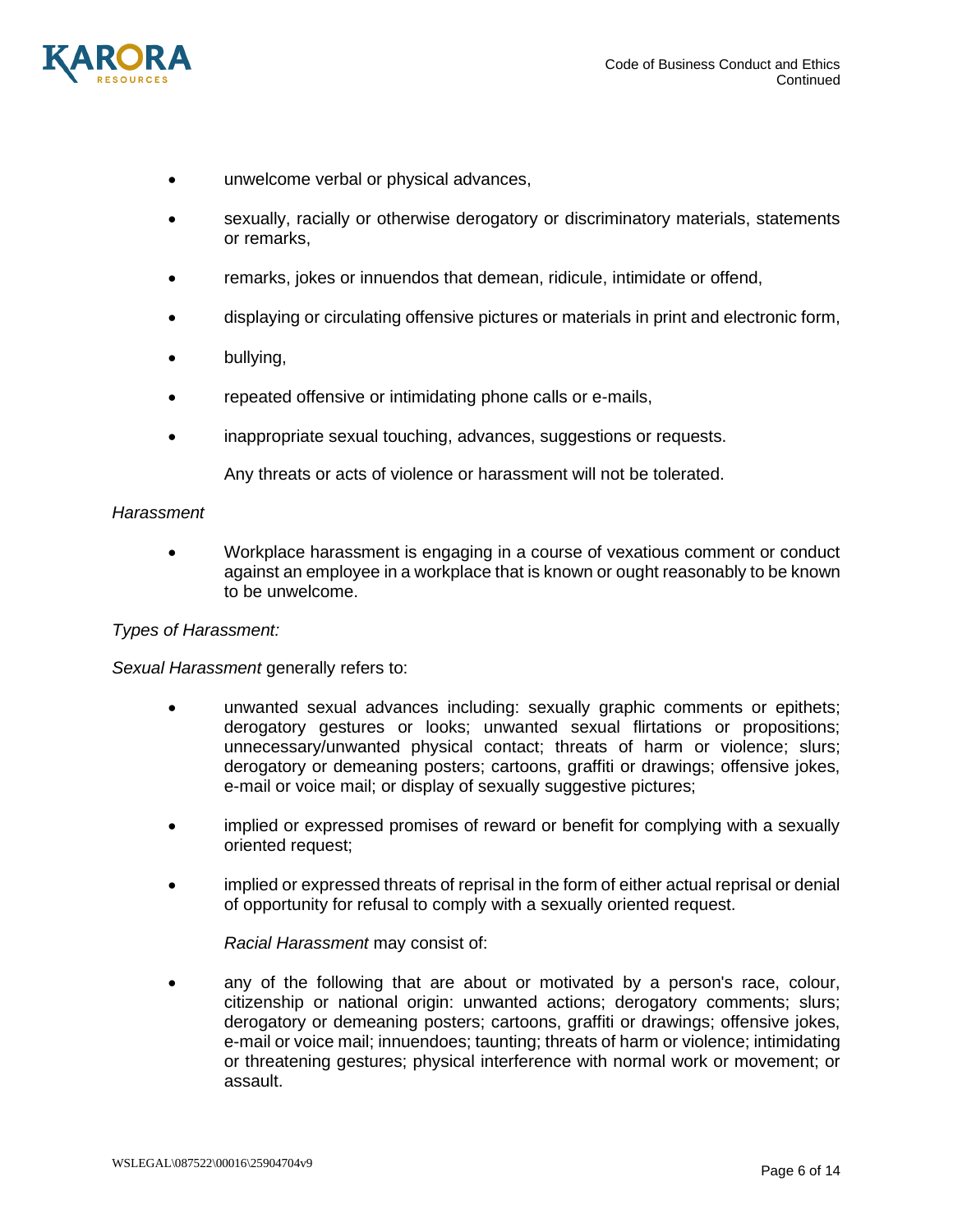

### *Other Harassment*

Any of the following that are about or motivated by a person's race, ancestry, place of origin, colour, ethnic origin, creed, citizenship, sex, sexual orientation, age, record of offences, marital status, family status, disability or any other prohibited ground of discrimination: unwanted actions; derogatory comments; slurs; profanity; derogatory or demeaning posters, cartoons, graffiti or drawings; offensive jokes, e-mail or voice mail; innuendoes; taunting; unnecessary/unwanted physical contact; threats of harm or violence; intimidating or threatening gestures; yelling; slamming doors; throwing objects; physically impeding or blocking movements; physical interference with normal work or movement; or assault.

Work-related conduct, such as candid feedback from a supervisor regarding work performance or counselling for poor attendance, is not harassment.

A poisoned work environment may be created by any of the following or other activities that result in an intimidating, hostile or offensive atmosphere or that intrude upon a person's dignity: slurs; profanity; derogatory or demeaning posters, cartoons graffiti or drawings; offensive jokes, e-mail or voice mail; offensive literature (e.g., pinups); or derogatory comments. A poisoned work environment is a form of harassment that may not be directed at any one individual but by nature is considered offensive and is therefore prohibited. Any employee can create a hostile work environment through unwelcome, offensive conduct.

#### *Workplace Violence* includes:

- the exercise of physical force by a person against an employee, in a workplace, that causes or could cause physical injury to the employee;
- an attempt to exercise physical force against an employee, in a workplace, that could cause physical injury to the employee;
- a statement or behaviour that it is reasonable for an employee to interpret as a threat to exercise physical force against the employee, in a workplace, that could cause physical injury to the employee.
- (b) Assessing Your Behaviour

Harassment may occur as a result of a single encounter or a series of incidents. Behaviour constituting harassment is often a matter of perception and interpretation. Tolerance for what is considered acceptable behaviour may vary widely among individuals. As a general rule, harassment is considered to have taken place if a person knows or ought reasonably to know the behaviour is unwelcome.

A good rule to follow is: if there is any question in your mind about whether your behaviour or comment might be harassing, don't do it or say it.

If you have any questions about what constitutes harassing behaviour or an act of workplace violence, please contact your supervisor.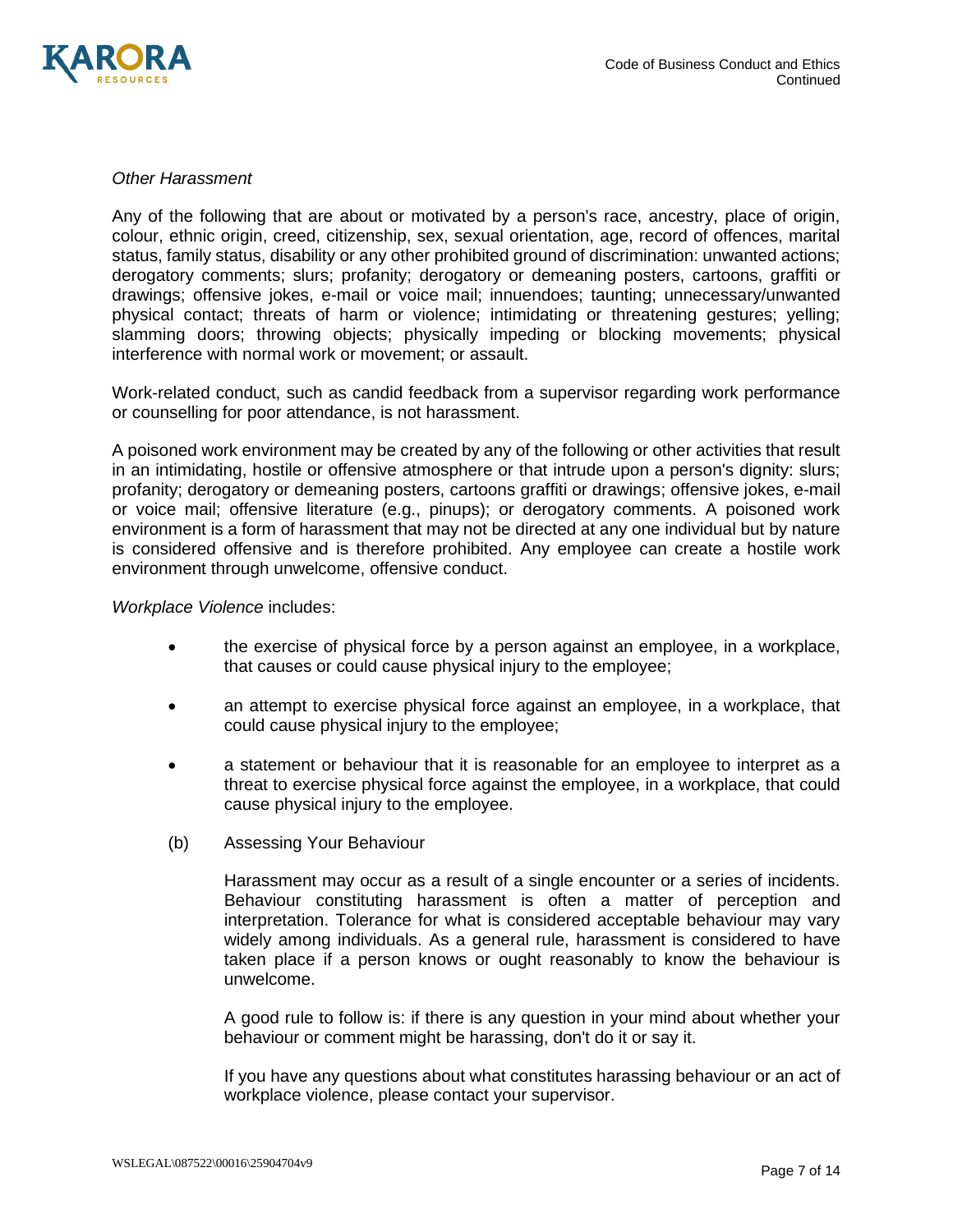

## (c) Complaint Resolution Process

### *Informal Resolution – Confronting Unwelcome Behaviour*

Employees are encouraged to warn offenders when they observe or experience behaviour that could be perceived as harassing or violent, if they feel comfortable doing so. The employee should be direct and candid and should clearly communicate that the behaviour is unwelcome, offensive and must stop. The employee should document the incidents and the communication with the offender, and retain the documentation for future use if the behaviour does not stop.

#### *Formal Complaint Option - Filing a Complaint*

If the employee does not feel comfortable confronting the offender or if the behaviour continues, the employee should file a complaint. Employees who believe they are being subjected to harassment or workplace violence should contact their supervisor or another supervisor with whom they feel comfortable, for advice and assistance. The employee should complete a written complaint setting out the details of the incident or incidents, including dates and times and the names of any witnesses which can be made to the Chief Executive Officer, Chief Financial Officer, the site General Manager, the Vice President of Human Resources of the Corporation (the "**VP of Human Resources**") or the Corporation's internal legal counsel.

Employees are protected from retaliation for reporting incidents of harassment or workplace violence. Retaliation is a serious violation of this policy and should be reported immediately. Any person found to have retaliated against another individual for reporting violence or harassment or participating in an investigation will be subject to disciplinary action. This protection does not extend to deliberate fabrications.

#### *Complaint Investigations*

The working relationship between two people can be damaged as a result of a complaint being lodged, therefore it is important to focus discussions on conflict resolution and to resolve the issue as quickly as possible. The Chief Executive Officer, Chief Financial Officer and the VP of Human Resources are responsible for ensuring that complaints are responded to in a manner that is consistent with this Policy.

The Chief Executive Officer, Chief Financial Officer or the VP of Human Resources will, upon reviewing the complaint and interviewing the complainant, determine whether or not the complainant has a valid complaint under this Policy that merits further investigation. He/she will inform the complainant whether or not an investigation will be conducted. When warranted, the Chief Executive Officer, Chief Financial Officer or the VP of Human Resources will conduct an investigation or form a team and conduct an investigation. Witnesses will be interviewed and documents reviewed by the investigator or investigative team as the case may be. Individuals participating in investigations will be protected from retaliation. Results of an investigation will be shared only with those individuals with a need or right to know about the complaint.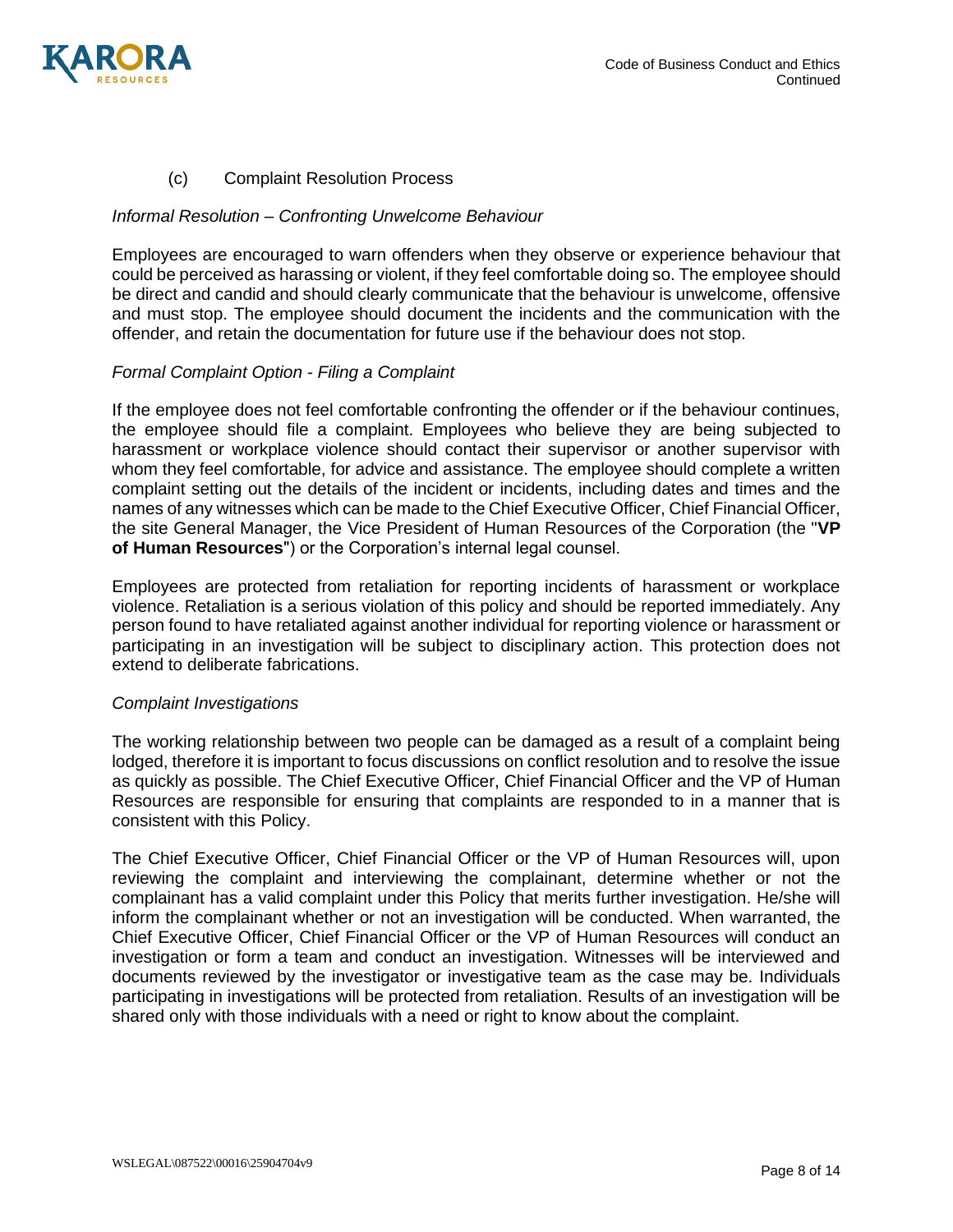

### *Corrective Action*

The investigator or investigative team as the case may be will determine if a policy violation has occurred and make a recommendation to the Chief Executive Officer, Chief Financial Officer and the VP of Human Resources. The Chief Executive Officer, Chief Financial Officer and the VP of Human Resources will evaluate the investigation findings and recommendation. The Chief Executive Officer, Chief Financial Officer or the VP of Human Resources will communicate the outcome of the investigation to the complainant and the respondent. The Chief Executive Officer, Chief Financial Officer or the VP of Human Resources will implement corrective actions and impose discipline, when appropriate. Any corrective action and discipline will ultimately depend upon the nature of the incident(s) and the surrounding circumstances. Any breach of this policy may result in disciplinary action, up to and including termination of employment for cause. Specific disciplinary actions will not be disclosed to a complainant.

Any negative employment consequences which are found to have resulted from violence or harassment will be rectified as far as possible.

(d) Responsibilities

You are encouraged to assist the Corporation in its attempts to prevent harassment and violence in the workplace by treating your co-workers with courtesy and respect.

Every employee is responsible for adhering to the Corporation's respect in the workplace policy while at work and in those off-the-job situations where they may be viewed as a company representative.

Any employee who observes or becomes aware of harassment or workplace violence should immediately advise their supervisor or another supervisor. No employee should assume that the Corporation is aware of a problem. All complaints and concerns should be brought to the attention of the Corporation's management so that steps can be taken to correct them.

If a supervisor receives a complaint of violence or harassment or is otherwise aware of or informed of a threatening, violent or harassing situation, she/he must inform the Chief Executive Officer, Chief Financial Officer and VP of Human Resources immediately.

Abuse of the policy by using it as a means of falsely accusing or discrediting colleagues will not be tolerated.

(e) External Recourses

Employees who believe they are being subjected to harassment have the right to file an application (complaint) with the human rights tribunal or equivalent body of their place of residence. Employees who believe that they have been subjected to a threat or act of workplace violence or harassment may contact the ministry of labour or other local regulatory authority in their place of residence.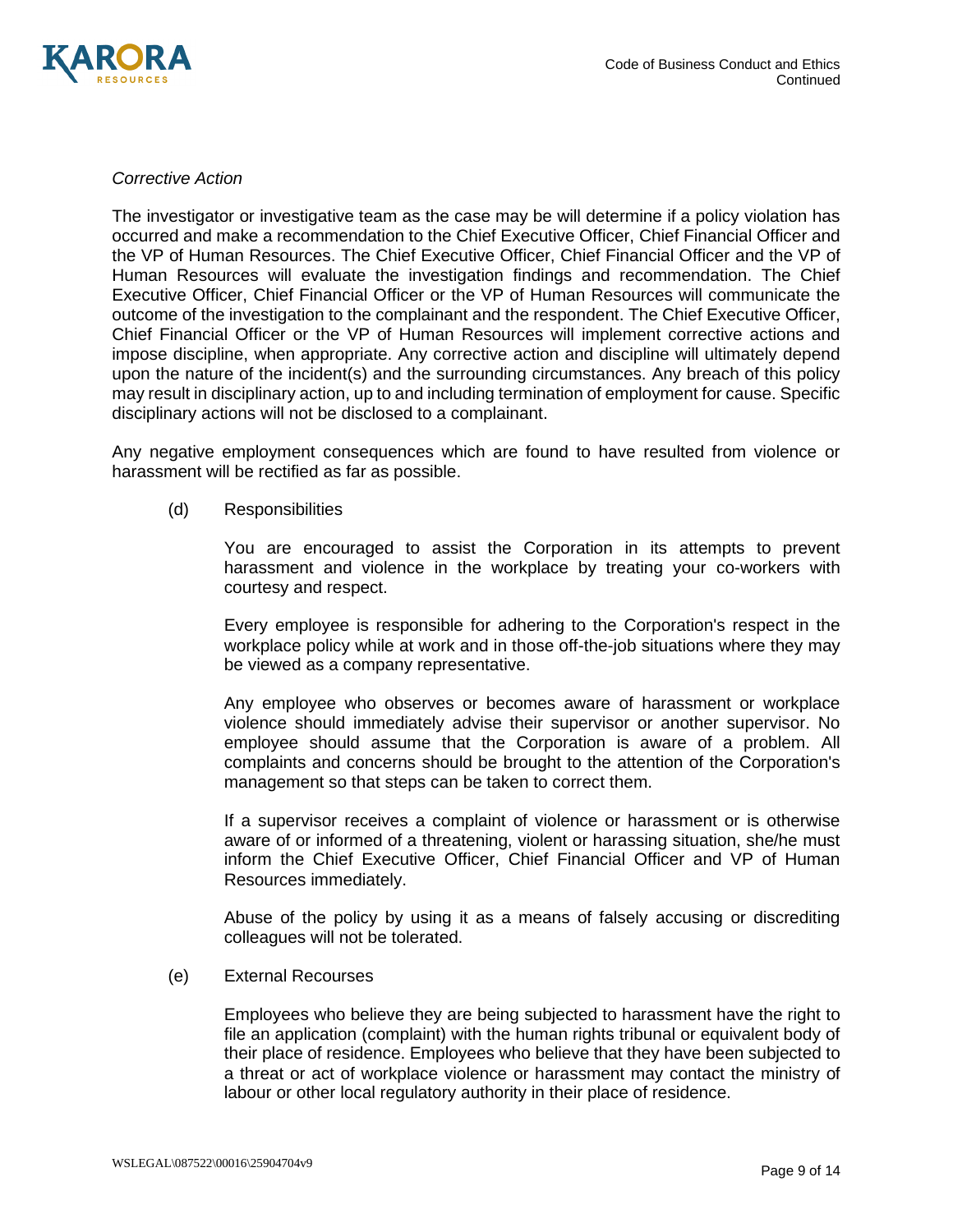

## **9. USE OF INTERNET AND EMAIL SERVICES**

Email and internet services are provided by the Corporation to assist employees in carrying out their work. Incidental and occasional personal use is permitted, but never for personal gain or any improper purpose. The Corporation's employees and officers may not access, send or download any information that could be insulting or offensive to another person, such as sexually explicit messages, cartoons, jokes, unwelcome propositions, derogatory messages based on racial or ethnic characteristics or any other messages that could reasonably be viewed as harassment. Flooding the Corporation's system with junk mail and trivia hampers the ability of the Corporation's system to handle legitimate business and is prohibited.

Messages (including voice-mail) and computer information sent, received or created by employees are considered the Corporation's property and employees should recognize that these messages and information are not "private". Unless prohibited by law, the Corporation reserves the right to access and disclose those messages and information as necessary for its business purposes. Employees should use good judgment and not access, send messages or store any information that they would not want to be seen or heard by others.

## **10. COMPLIANCE WITH LAWS, RULES AND REGULATIONS**

The Corporation is subject to a number of laws, rules and regulations with respect to the conduct of its business. The Corporation actively promotes compliance with all laws, rules and regulations in each jurisdiction in which it conducts business.

All employees are expected to comply with the letter and spirit of all applicable laws, rules and regulations of all federal, provincial, local and foreign governments, and other appropriate private and public regulatory agencies. This Code does not purport to address all areas of law that employees might encounter in the day-to-day business of the Corporation, however, the following areas are worth specifically mentioning.

#### Human Rights Laws

The Corporation values the diversity of its employees, customers, suppliers and other stakeholders and is committed to providing equal treatment in all aspects of the business, regardless of race, ancestry, place of origin, colour, ethnic origin, citizenship, creed, sex, sexual orientation, age, record of offences, marital status, family status or disability. Abusive, harassing or offensive conduct is unacceptable, whether verbal, physical, visual or otherwise. The Corporation will not tolerate any conduct that is discriminatory or harassing or otherwise compromises an individual's human rights.

#### Privacy Laws

The Corporation is committed to maintaining the accuracy, confidentiality, security and privacy of the personal information of its customers, suppliers and employees. Employees who have access to personal information are expected to support the Corporation's efforts to develop, implement and maintain procedures and policies designed to manage personal information.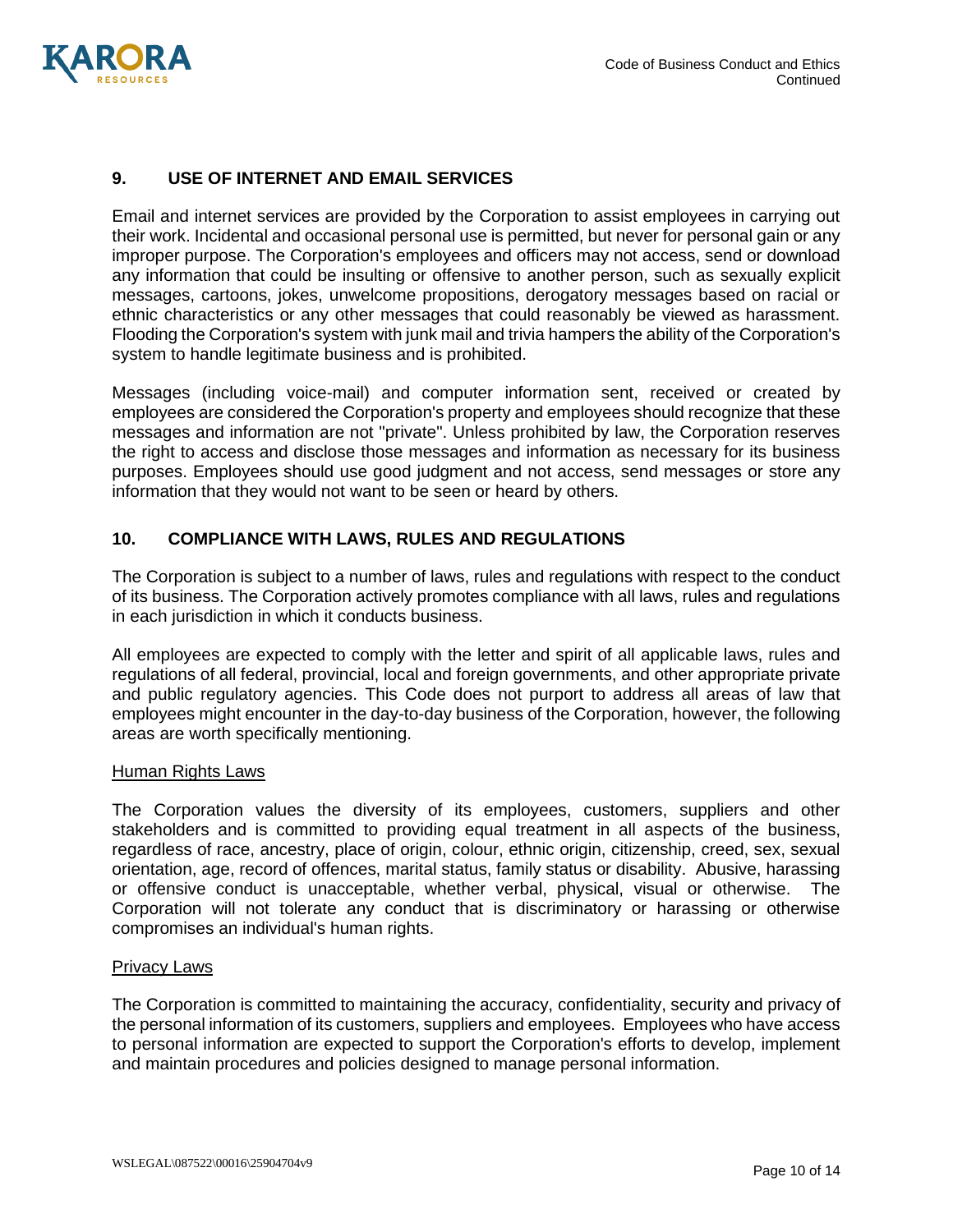

### Health and Safety Laws

The Corporation complies with all applicable health and safety laws and regulations as part of its commitment to providing its employees with a safe and healthy work environment. Employees have a responsibility to maintain this work environment. In this regard, employees are expected to work in a safe manner with due regard for their personal safety as well as that of their coworkers and to report accidents, injuries, hazardous equipment and unsafe practices. Employees are prohibited from engaging in the business of the Corporation while under the influence of alcohol or illegal drugs.

### Environmental Laws

Cognizant of its responsibility to the environment, the Corporation strives to conform with all applicable environmental laws and regulations and to promote the respect of the environment in its activities. Employees are expected to support the Corporation's efforts to develop, implement and maintain procedures and programs designed to protect and preserve the environment.

#### Securities Laws

The Corporation is committed to protecting security holder investments and expects all employees to comply with the applicable reporting obligations and trading restrictions imposed by the Corporation, a securities commission or stock exchange including amongst others, restrictions on insider trading. Employees who are in possession of material information about the Corporation, a partner or affiliate ('entities') must not trade in securities of those entities until such information has been made publicly available. Similarly, providing inside information with respect to these entities to others who then trade on it is also strictly prohibited.

#### Competition Laws

Competition laws are enacted to limit practices that are seen to impair the function of a free and open marketplace. A complete description of these laws is beyond the scope of this Code, however, they include: price fixing, bid rigging, price discrimination, allocation of markets and boycotting of certain suppliers or customers. Employees having regular dealings with customers and suppliers should become familiar with the laws applying to these practices, as noncompliance can result in severe penalties being imposed on both the Corporation and the individuals involved.

#### Anti-Corruption and Bribery Legislation

The Corporation is committed to conducting business with the highest ethical principles, including compliance with anti- bribery / anti-corruption standards. We maintain a zero-tolerance policy towards corruption. We are active in various markets, requiring compliance with the anti-bribery / anti-corruption laws of a number of jurisdictions. This includes the Canadian anti-corruption laws. In addition to laws applicable to Canadian companies, the Corporation is also mindful of the requirements of the laws applicable to Australian companies. The Corporation also complies with the anti- bribery / anti-corruption laws applicable to other jurisdictions in which we do business.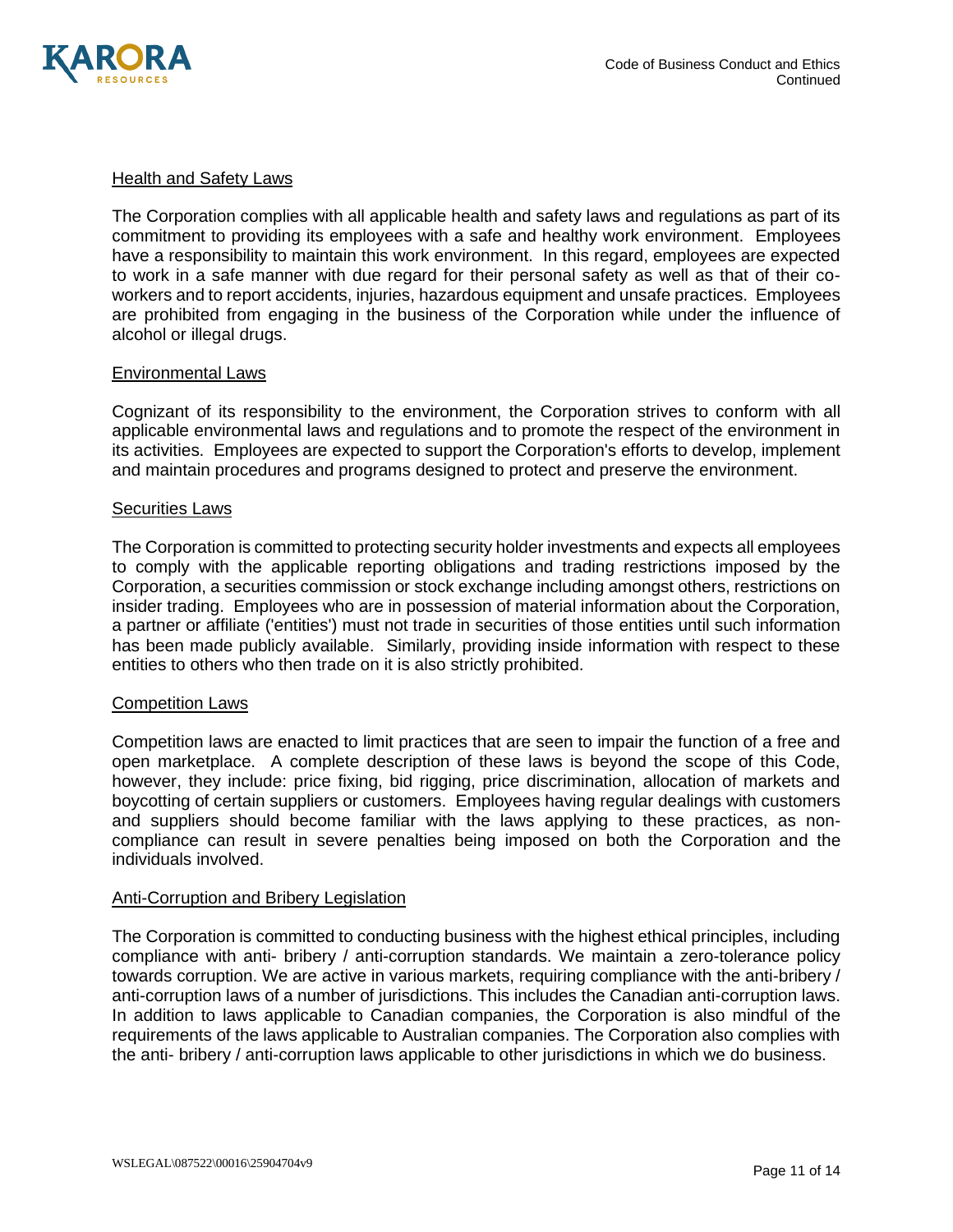

## **11. ACCURACY OF COMPANY RECORDS AND REPORTING**

Honest and accurate recording and reporting of information is critical to our ability to make responsible business decisions. The Corporation's accounting records are relied upon to produce reports for the Corporation's management, shareholders, creditors, governmental agencies and others. The Corporation's financial statements and the books and records on which they are based must accurately reflect all corporate transactions and conform to all legal and accounting requirements and the Corporation's system of internal controls.

All employees have a responsibility to ensure that the Corporation's accounting records do not contain any false or intentionally misleading entries and each employee, to the extent applicable, has a responsibility to fairly present all information in a truthful, accurate and timely manner. The Corporation does not permit intentional misclassification of transactions as to accounts, departments or accounting periods. All transactions must be supported by accurate documentation in reasonable detail and recorded in the proper account and in the proper accounting period.

### **12. REPORTING OF ANY ILLEGAL OR UNETHICAL BEHAVIOUR**

The Corporation has a strong commitment to the conduct of its business in a lawful and ethical manner. Pursuant to the Whistleblower Policy, Employees are expected to talk to supervisors, senior management or other appropriate personnel about observed illegal or unethical behavior and when in doubt about the best course of action in a particular situation. All reported violations will be promptly investigated and treated confidentially to the extent possible. Employees are expected to cooperate fully in internal investigations of misconduct. Reference should also be made to the Corporation's Whistleblower Policy, as it may be amended from time to time.

### **13. COMPLIANCE PROCEDURES**

In order to ensure ongoing compliance with this Code, employees will be required to provide annual certificates of compliance with this Code.

Employees who know of or suspect a violation of this Code or of any applicable laws, rules or regulations have an obligation to immediately report this information to the Chief Financial Officer or the Chair of the Audit Committee. No one will be subject to retaliation because of a good faith report of suspected misconduct. All reported violations will be promptly investigated and treated confidentially to the extent possible. Employees are expected to cooperate fully in internal investigations of misconduct.

All employees must work to ensure prompt and consistent action against violations of this Code. In order to seek a waiver for all or any portion of this Code, full disclosure of the particular circumstance must be made to the Chief Financial Officer, in the case of employees who are not directors or officers of the Corporation, or the Chair of the Audit Committee, in the case of directors and officers of the Corporation. Amendments to and waivers of this Code will be publicly disclosed as required by applicable laws, rules and regulations.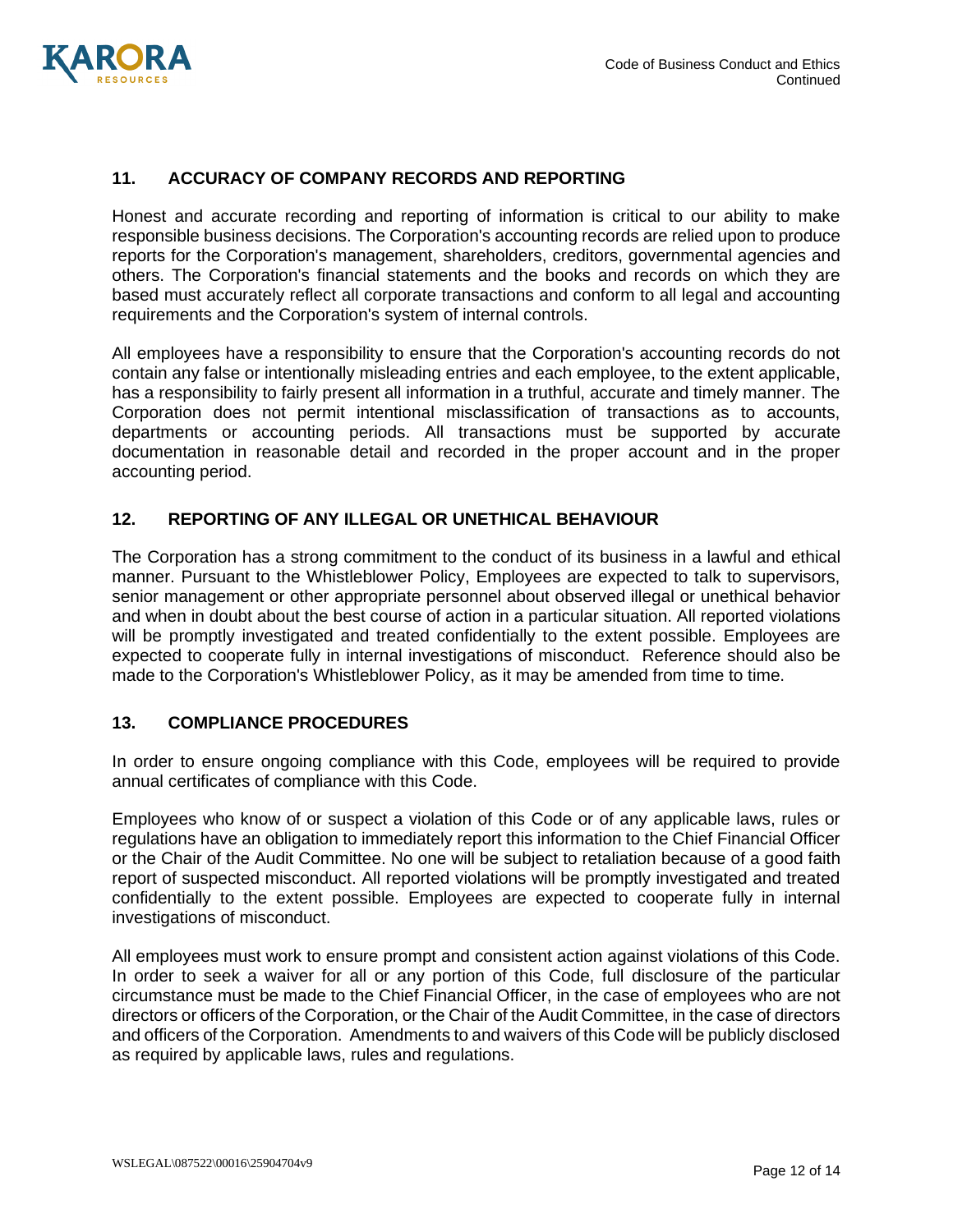



The Code is a statement of certain fundamental principles, policies and procedures that govern the directors, officers and employees of the Corporation in the conduct of the Corporation's business. It is not intended to and does not create any rights in any employee, customer, supplier, competitor, shareholder or any other person or entity.